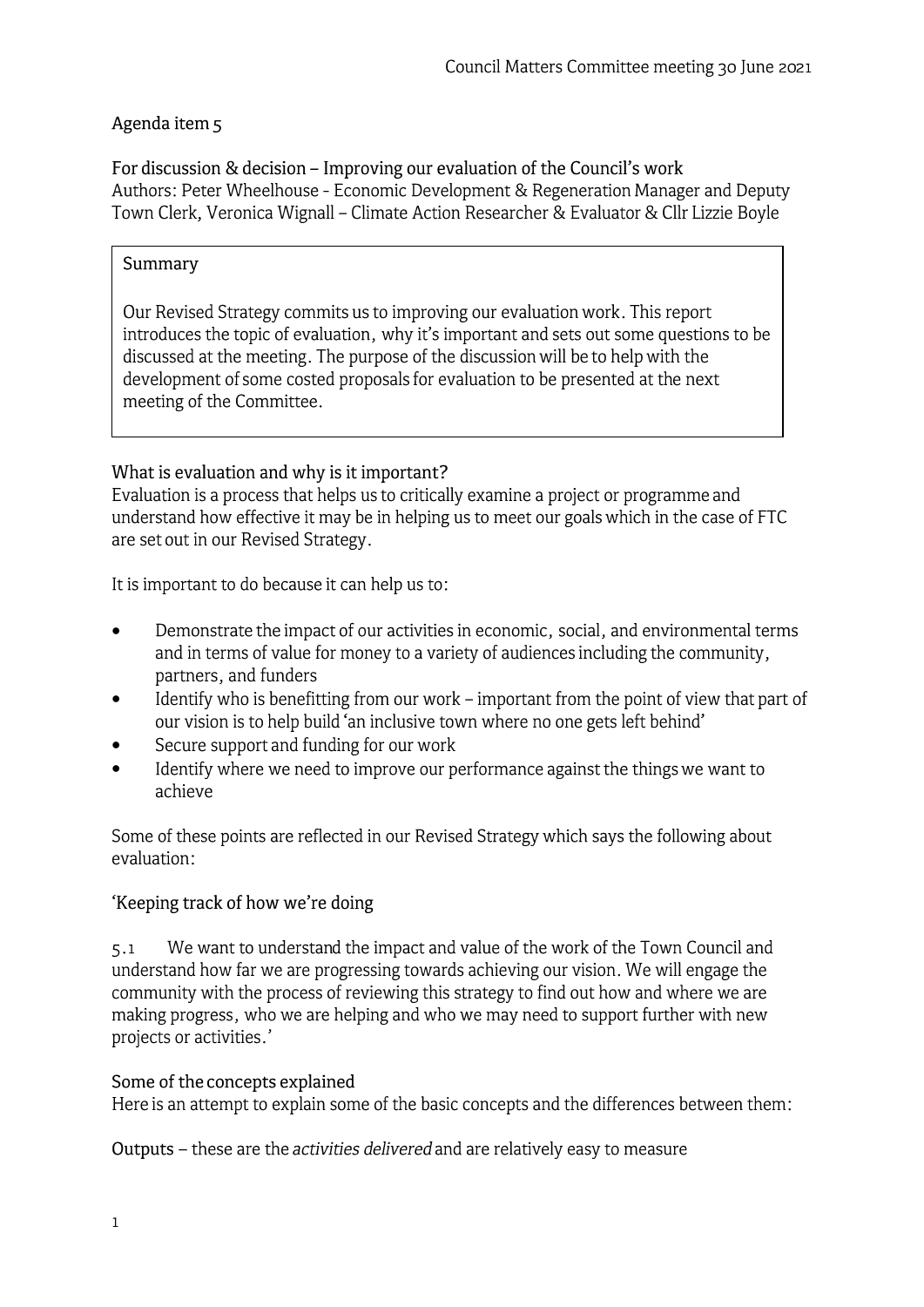Outcomes - the *observed effects of the outputs on beneficiaries* which are more difficult to measure

Impact - *the degree to which the outcomes observed are attributable to the activities,*  something which tends to be difficult to measure but nonetheless useful

### Where do we start?

We are not starting with a blank sheet. Our Revised Strategy identifies a vision and the things that we want to achieve and in our Work Programme, we have identified the activities that we consider are important to get us there.

We have undertaken some evaluation already. At a basic level, our annual report collates data and information about the impact of our work with some facts and figures and a narrative to explain impact where that is known. Other examples include research on the Community Fridge that has evidenced the amount of food saved from landfill and a Community Development Action Research Study that has enabled us to better understand the general issues faced by neighbourhoods and how we (FTC) can best support through community development work.

We are starting to evaluate the National Lottery funded Green & Healthy Future programme and measure the impact of the projects that are part of this programme on our carbon footprint and the health of the community. These exercises may provide some useful pointers in terms of how we evaluate other activities that the Council is either delivering or enabling.

### Some important considerations

To help us move forward, there are some important questions to consider:

- Are the outcomes of interest including the intended beneficiaries of our work clearly identified? •
- Are those outcomes broadly consistent across the activities we are delivering or enabling? •
- Do we have sufficient data that tells us what the current situation is and against which we could evaluate progress? Or do we need to undertake some baseline research? •
- Would it be useful to select 2 or 3 activities and designate these for an 'evaluation trial' or should we develop an evaluation strategy to embed an evaluation component in all appropriate activities? •
- How do we decide what to evaluate and how? •

# An evaluation trial - what to choose and how?

Some of the things that may help us to decide what activities to choose and how to go about it include:

- Is there a priority for evaluation i.e., some things that would be of particular interest? •
- What is practical to focus on e.g., do we have staff with existing experience in evaluation already embedded in a project? •
- Size smaller is easier •
- Timing/funding are there crucial deadlines that we need to meet around securing continuation funding for a project? •
- Beneficiaries e.g., a project may have an impact on a certain community in need making evaluation particularly worthwhile •